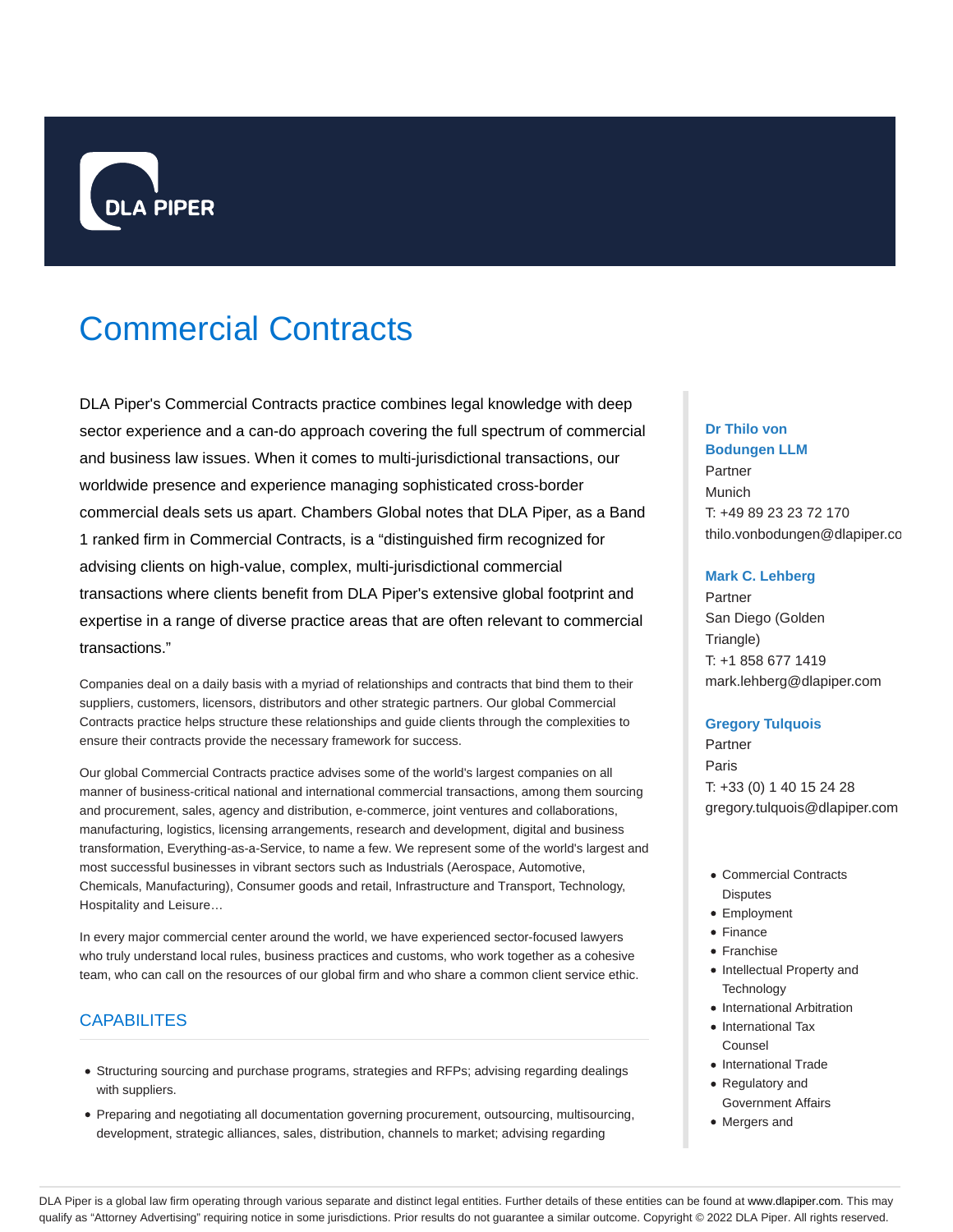dealings with customers and consumers.

- Advising regarding the termination of agreements/dealings.
- Structuring business and/or digital transformation projects.
- Advising on international expansion.
- Advising on the conduct B2B and B2C ecommerce and digital business.
- Advising on advertising and marketing programs.
- Advising on customer and consumer relations.
- Representing suppliers and customers in commercial contracts disputes, through litigation, arbitration, mediation and other alternative dispute resolution techniques.

#### **EXPERIENCE**

- Acquisitions
- Real Estate
- Technology Transactions and
- Strategic Sourcing

#### RELATED SECTORS

- Energy and Natural **Resources**
- Financial Services
- Hospitality and Leisure
- Industrials
- Life Sciences
- Consumer Goods, Food and Retail
- Technology
- Representing numerous international companies which are household names in the luxury, FMCG and retail sectors in relation to sourcing, distribution, digital transformation, geographic expansion of their businesses into multiple new territories across EMEA, the Americas and Asia Pac. Through our offices across these regions, we provide turnkey strategic advice and a local law/compliance service to support our clients' expansion programs.
- Representing the largest non-State owned car maker in Russia in relation to its US\$4 billion joint venture with Ford. Our Amsterdam office advised on the Dutch law joint venture agreement while our UK team advised on 32 different English law supply agreements, franchise agreement for the use of the Ford brands and IT services agreement. The transaction was conducted across Europe with support from DLA Piper offices in London, Cologne and Moscow.
- Representing aircraft manufacturer in relation to a multitude of strategic projects, including: deployment of global data services, sourcing of strategic components, IT and tech services, launch of new lines of business, including in the context of digital transformation.
- Representing leading mobility providers in respect of the transformation and the expansion of their businesses.
- Representing a global food and beverage leaders in commercial contracts, distribution, marketing, advertising, sales promotion and consumer protection matters in several key jurisdictions.
- Representing a global hospitality company in the creation of an affinity credit card program with a major US bank, including representing the company in agreements with third party merchants related to the affinity credit card program.
- Representing a financial services company in all of its arrangements with Visa, MasterCard and other payment networks.

## INSIGHTS

## **Publications**

**Yet more changes in 2022 to California's laws regulating automatic renewals: do your current practices meet the new standard?**

#### 7 February 2022

Important signals of California's intent to remain the country's leader in this space and a reminder for companies doing business in one of the world's largest economies to check whether their current practices meet the new standard.

**Third time lucky: Triple Point in the Supreme Court**

#### 20 July 2021

The Supreme Court has handed down its long awaited decision on the question of whether delay liquidated damages (LD) provisions survive termination. The case related to a dispute between the parties as to how delay LD provisions apply where an English law contract is terminated prior to its completion, and the interpretation of contractual wording seeking to limit liability.

DLA Piper is a global law firm operating through various separate and distinct legal entities. Further details of these entities can be found at www.dlapiper.com. This may qualify as "Attorney Advertising" requiring notice in some jurisdictions. Prior results do not guarantee a similar outcome. Copyright @ 2022 DLA Piper. All rights reserved.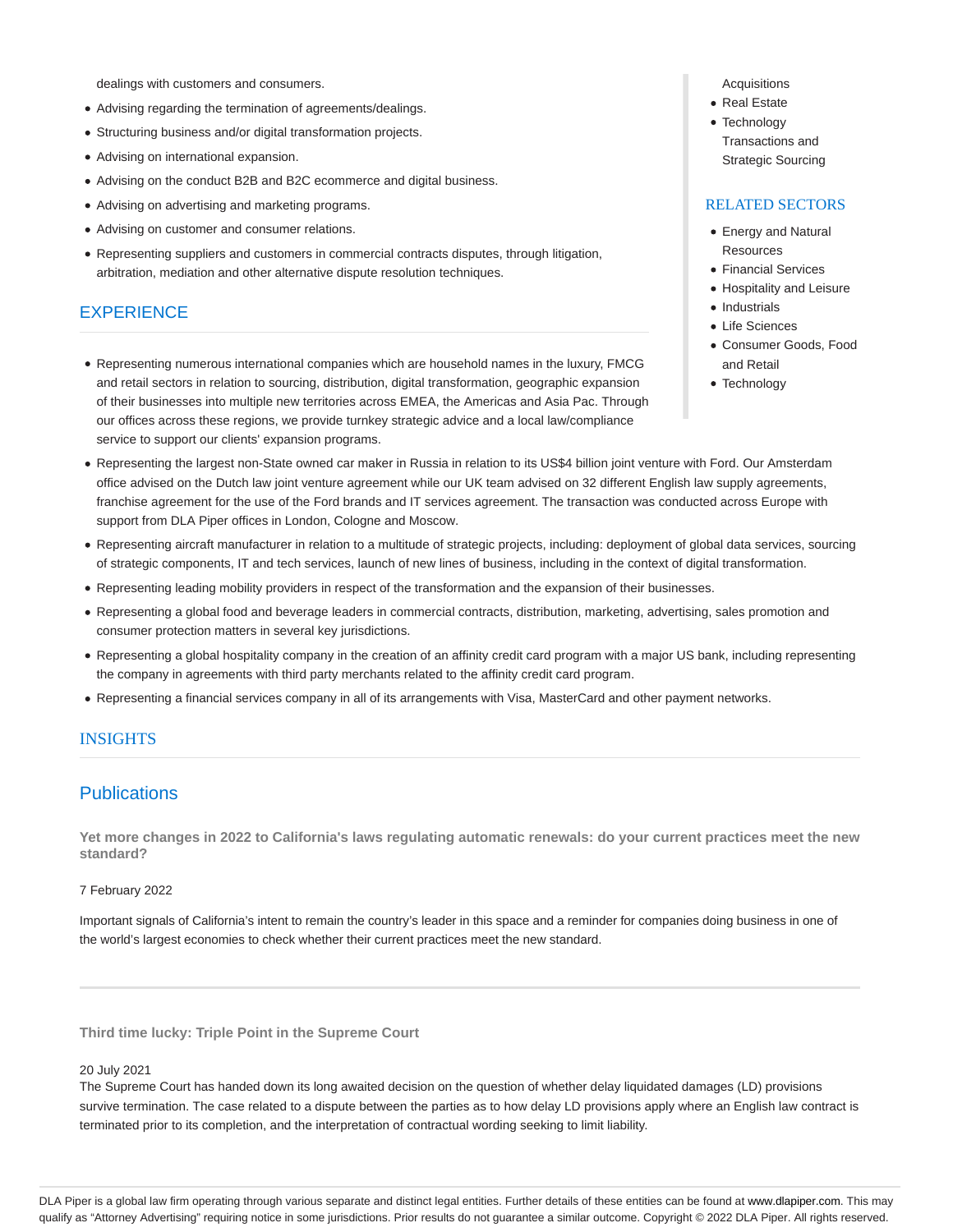**Compare contract law around the world with our Global Contract Laws Guide**

1 June 2021 DLA Piper is pleased to announce the launch of our updated Global Contract Laws guide.

The guide has been updated to reflect the changes in legislation in over 45 countries and in response to significant geopolitical events such as Brexit.

**Better Contracts: Managing your transactional risk: liability limitations and exclusions**

#### 5 May 2021 BETTER CONTRACTS

In this episode of our Better Contracts vlog series we examine how to managing your transactional risk under American, Irish (04:29), Canadian (08:03), and Chinese law (11:49).

**Unfair contractual terms in B2B contracts**

## 21 January 2021 BETTER CONTRACTS

In this episode of our Better Contracts vlog series we examine unfair contractual terms in B2B contracts under Belgian (0:12), French (4:05), German (7:51), US (11:24), and English Law (14:59).

**Intellectual Property and Technology News (North America), Issue 30, Q2 2016**

## 28 JUN 2016 INTELLECTUAL PROPERTY AND TECHNOLOGY NEWS

Our Intellectual Property and Technology News reports on worldwide developments in IP and technology law, offering perspectives, analysis and visionary ideas.

**Cybersecurity: past is prologue**

29 MAR 2016

During 2016, we will likely see another increase in cyberattacks, and we will see cybersecurity being taken more seriously by its potential victims.

**Intellectual Property and Technology News (North America), Issue 29, Q1 2016**

#### 29 MAR 2016 INTELLECTUAL PROPERTY AND TECHNOLOGY NEWS

Our Intellectual Property and Technology News reports on worldwide developments in IP and technology law, offering perspectives, analysis and visionary ideas.

DLA Piper is a global law firm operating through various separate and distinct legal entities. Further details of these entities can be found at www.dlapiper.com. This may qualify as "Attorney Advertising" requiring notice in some jurisdictions. Prior results do not guarantee a similar outcome. Copyright @ 2022 DLA Piper. All rights reserved.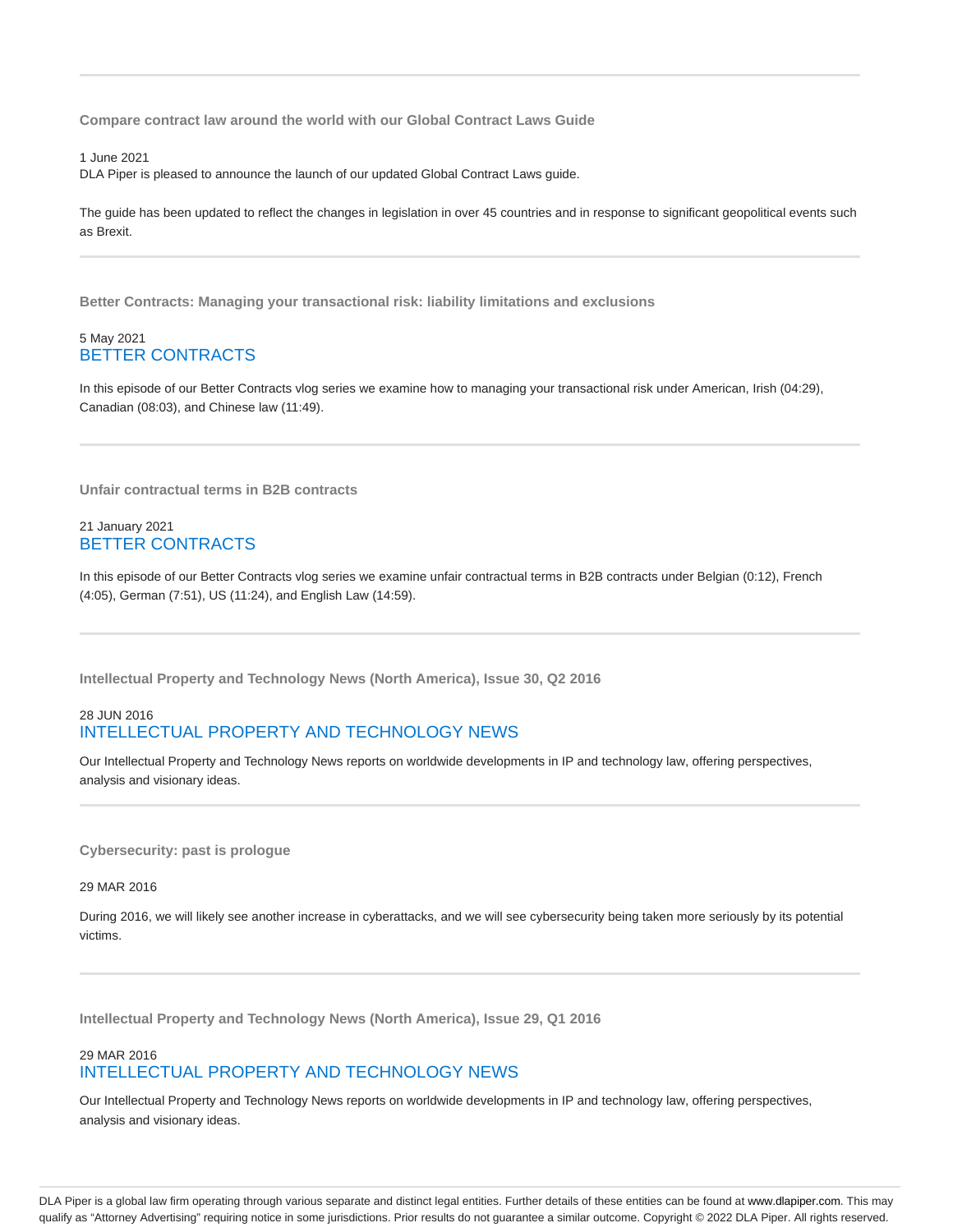**Supreme Court Corner: Q1 2016**

29 MAR 2016 Two cases to watch.

**The role of evidence in inter partes review**

29 MAR 2016

Explaining some evidentiary issues that have decided PTAB proceedings.

**Top franchise decisions: two standouts from 2015**

29 MAR 2016

What is a joint employer? Two significant cases.

**Intellectual Property and Technology News (North America), Issue 28, Q4 2015**

## 2 DEC 2015 INTELLECTUAL PROPERTY AND TECHNOLOGY NEWS

Our Intellectual Property and Technology News reports on worldwide developments in IP and technology law, offering perspectives, analysis and visionary ideas.

**Intellectual Property and Technology News (North America), Issue 27, Q3 2015**

## 25 AUG 2015 INTELLECTUAL PROPERTY AND TECHNOLOGY NEWS

Our Intellectual Property and Technology News reports on worldwide developments in IP and technology law, offering perspectives, analysis and visionary ideas.

**Intellectual Property and Technology News (North America), Issue 26, Q2 2015**

# 9 JUN 2015 INTELLECTUAL PROPERTY AND TECHNOLOGY NEWS

Our Intellectual Property and Technology News reports on worldwide developments in IP and technology law, offering perspectives, analysis and visionary ideas.

**Intellectual Property and Technology News (United States), Issue 25, Q1 2015**

24 MAR 2015 INTELLECTUAL PROPERTY AND TECHNOLOGY NEWS

DLA Piper is a global law firm operating through various separate and distinct legal entities. Further details of these entities can be found at www.dlapiper.com. This may qualify as "Attorney Advertising" requiring notice in some jurisdictions. Prior results do not guarantee a similar outcome. Copyright @ 2022 DLA Piper. All rights reserved.